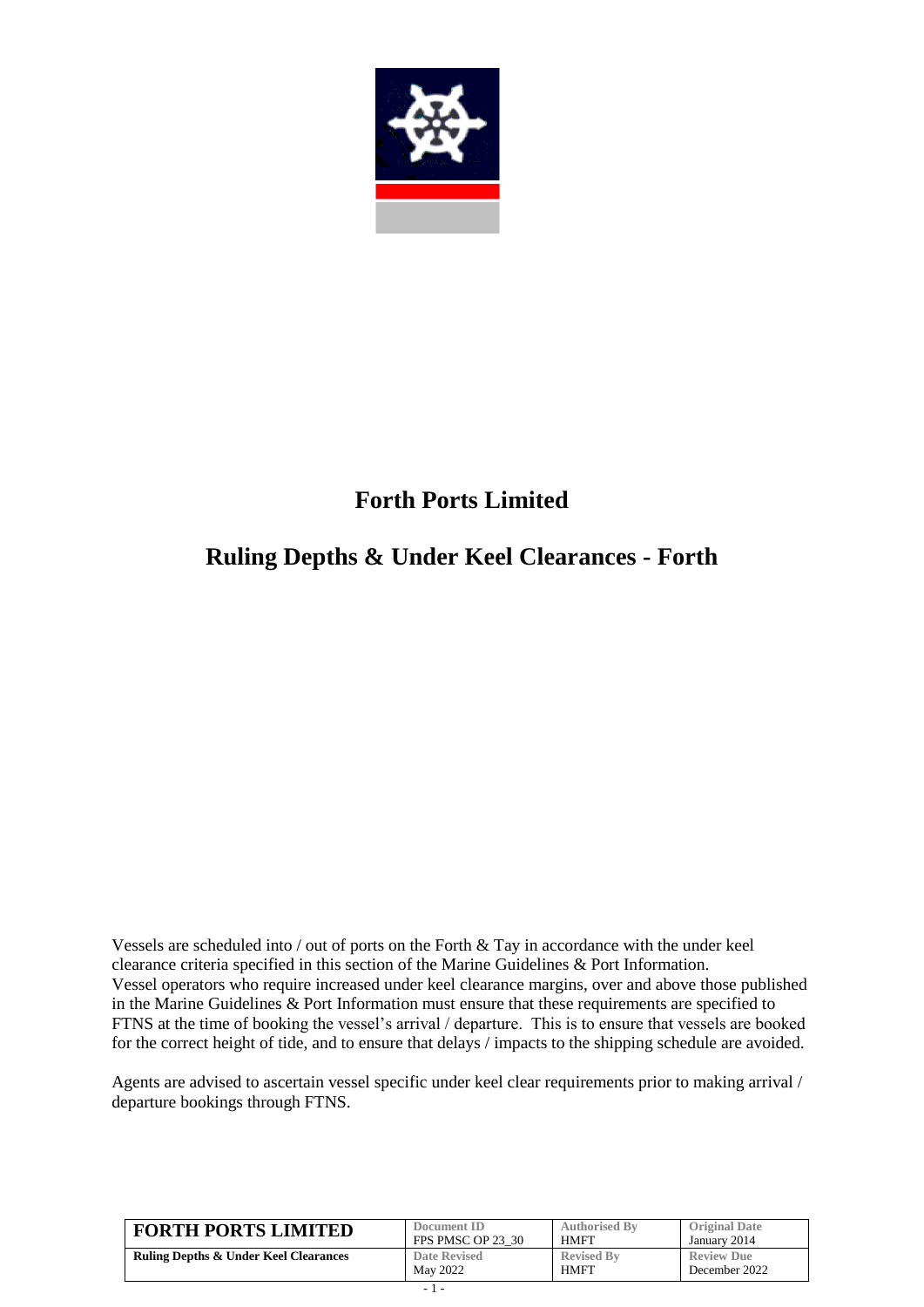### **LIST OF AMENDMENTS**

| <b>July 2018</b>    | Update to Container Berth depths following Plough                                   |
|---------------------|-------------------------------------------------------------------------------------|
|                     | dredge.                                                                             |
| <b>July 2018</b>    | Berth dimensions for all berths in Leith added, changes to                          |
|                     | some ruling depths in Leith & Rosyth                                                |
| November 2018       | Methil depths updates (all depths now in relation to chart                          |
|                     | datum)                                                                              |
| <b>January 2019</b> | Rosyth ruling depths updated and removal of reference to                            |
|                     | floating fenders on T Berth                                                         |
| February 2019       | <b>Burntisland Key Information</b>                                                  |
|                     | Grangemouth J3 & LPG berth depths updated.                                          |
| <b>May 2019</b>     | Leith approach channel remarks & ruling depths within                               |
|                     | the port                                                                            |
|                     | Burntisland key information and ruling depths                                       |
|                     | North Imperial cut depth                                                            |
|                     | Grangemouth J3 & LPG berths.                                                        |
|                     | Methil approach.                                                                    |
|                     | Rosyth approach                                                                     |
| <b>July 2019</b>    | Change of UKC for Imperial dock Leith                                               |
|                     | Grangemouth LPG berth                                                               |
|                     | Grangemouth Grange Dock- North Grange, North &                                      |
|                     | South Tongue                                                                        |
| October 2019        | New layout to include the reference chart name and date                             |
|                     | of the survey                                                                       |
|                     | Crane pad location added to Rosyth Key information                                  |
|                     | Rosyth ruling depths updated                                                        |
| <b>January 2020</b> | Rosyth ruling depths updated                                                        |
| <b>March 2020</b>   | Inverkeithing Harbour depths updated                                                |
| April 2020          | <b>Grange Dock</b>                                                                  |
|                     | Rosyth North Wall                                                                   |
|                     | Newhaven Harbour and approaches                                                     |
| August 2020         | Grangemouth ruling depth & Rosyth information                                       |
| December 2020       | <b>Rosyth Ruling Depths</b>                                                         |
|                     | Removal of berthing details from Fife ports which have<br>been put in MPGI document |
|                     | Kirkcaldy UKC                                                                       |
|                     | North Imperial Cut – update regarding vessels with                                  |
|                     | LOA of 111m - 119m                                                                  |
| <b>May 2021</b>     | <b>Grangemouth Ruling Depths</b>                                                    |
|                     | Leith Ruling Depths                                                                 |
|                     | <b>Rosyth Ruling Depths</b>                                                         |
|                     | Methil Energy Park Ruling Depths                                                    |
|                     | Methil Energy Park Key Information updated                                          |
| November 2021       | Leith Approach and Depths                                                           |
|                     | <b>Grangemouth Depths</b>                                                           |
|                     | <b>Rosyth Depths</b>                                                                |
|                     | <b>Babcock Approach and Depths</b>                                                  |
|                     | Methil Dock Entry and Depths                                                        |
|                     | Kirkcaldy Approach and Depths                                                       |
| December 2021       | <b>Babcock Approach and Depths</b>                                                  |
|                     | Methil Approach and Depths                                                          |
| <b>March 2022</b>   | Methil Approaches UKC updated                                                       |
|                     | Grangemouth Diversionary Channel included                                           |
|                     | <b>Rosyth Ruling Depths</b>                                                         |
|                     | <b>Babcock Ruling Depths</b>                                                        |
| April 2022          | Grangemouth Approach RD updated                                                     |
| <b>May 2022</b>     | Full review of Grangemouth, Rosyth, Inverkeithing,                                  |
|                     | Burntisland, Kirkclady, and Hound Point                                             |

| <b>FORTH PORTS LIMITED</b>                       | Document ID       | <b>Authorised By</b> | <b>Original Date</b> |
|--------------------------------------------------|-------------------|----------------------|----------------------|
|                                                  | FPS PMSC OP 23 30 | <b>HMFT</b>          | January 2014         |
| <b>Ruling Depths &amp; Under Keel Clearances</b> | Date Revised      | <b>Revised By</b>    | <b>Review Due</b>    |
|                                                  | May 2022          | <b>HMFT</b>          | December 2022        |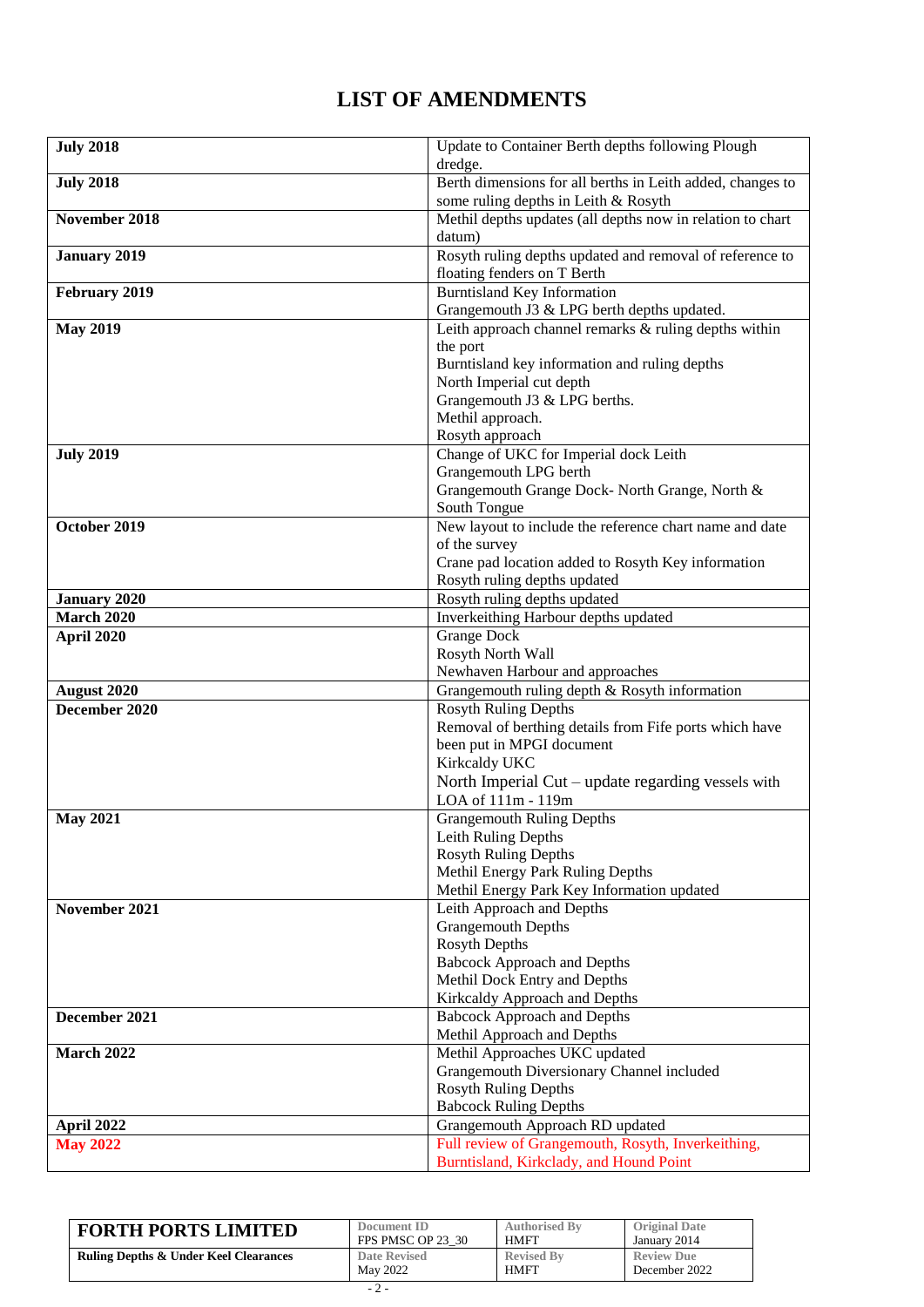### **GRANGEMOUTH - RULING DEPTHS AND UNDER KEEL CLEARANCE**

#### **Data is based on a broad interpretation of current surveys and is only intended as a general guide.**

#### **Original surveys should always be consulted especially for detailed operational planning.**

The following Ruling Depths apply to the berths, ports and approach channels. The depths indicated are the least depth in the channel or on the berth. Deeper water may be available in certain parts of the channel and conversely shallower water may exist just outside of the channel.

The depths given below are an indication of the least depth, which maybe encountered in the channel, however a close examination of the latest soundings should be made when preparing a passage plan.

#### **For areas not included in the tables below an under keel clearance of 10% of the vessels maximum draft with a minimum under keel clearance of 0.5m should be used.**

- 1. Average Grangemouth Dock Density: **1020**
- 2. Maximum Ship size normally accepted at Grangemouth: **187m \* 27.4m**.
- 3. All berths in Grange and Carron Dock average height of quay above waterline **1.0m**
- 4. Outreach of **#4 & #5** transporter cranes **34.5m**, height from quay to gantry **30m.**

#### Grangemouth Lock Dimensions

|       | <b>Overall length</b> | <b>Chamber Length</b> | <b>Max LOA</b> | <b>Width between</b><br>fenders |
|-------|-----------------------|-----------------------|----------------|---------------------------------|
| Outer | 108m                  | 90m                   | 82m            | 29.1m                           |
| Inner | 129.6m                | 112m                  | 104m           |                                 |
| Full  | 237.6m                |                       | 187m           |                                 |

#### Grangemouth Berth Dimensions

| <b>Berth</b>           | Length            | <b>Remarks</b>                    |
|------------------------|-------------------|-----------------------------------|
| North Grange 1 - 2     | 170m              |                                   |
| North Grange 3 - 7     | 440m              | Distance between #7 and #8 is 84m |
| Tongue N               | 365m              |                                   |
| Grange 8 - 11          |                   |                                   |
| Tongue S               | 365m              |                                   |
| Grange 12 - 15         |                   |                                   |
| South Grange           | 630m              |                                   |
| East Wall              | 215m              |                                   |
| East Cut Width         | 36m               |                                   |
| West Cut Width         | 18.3 <sub>m</sub> |                                   |
| <b>Carron Dry Dock</b> | $105m \times 16m$ | Cill 4.8m                         |

| <b>FORTH PORTS LIMITED</b>                       | Document ID         | <b>Authorised By</b> | <b>Original Date</b> |
|--------------------------------------------------|---------------------|----------------------|----------------------|
|                                                  | FPS PMSC OP 23 30   | <b>HMFT</b>          | January 2014         |
| <b>Ruling Depths &amp; Under Keel Clearances</b> | <b>Date Revised</b> | <b>Revised By</b>    | <b>Review Due</b>    |
|                                                  | May 2022            | <b>HMFT</b>          | December 2022        |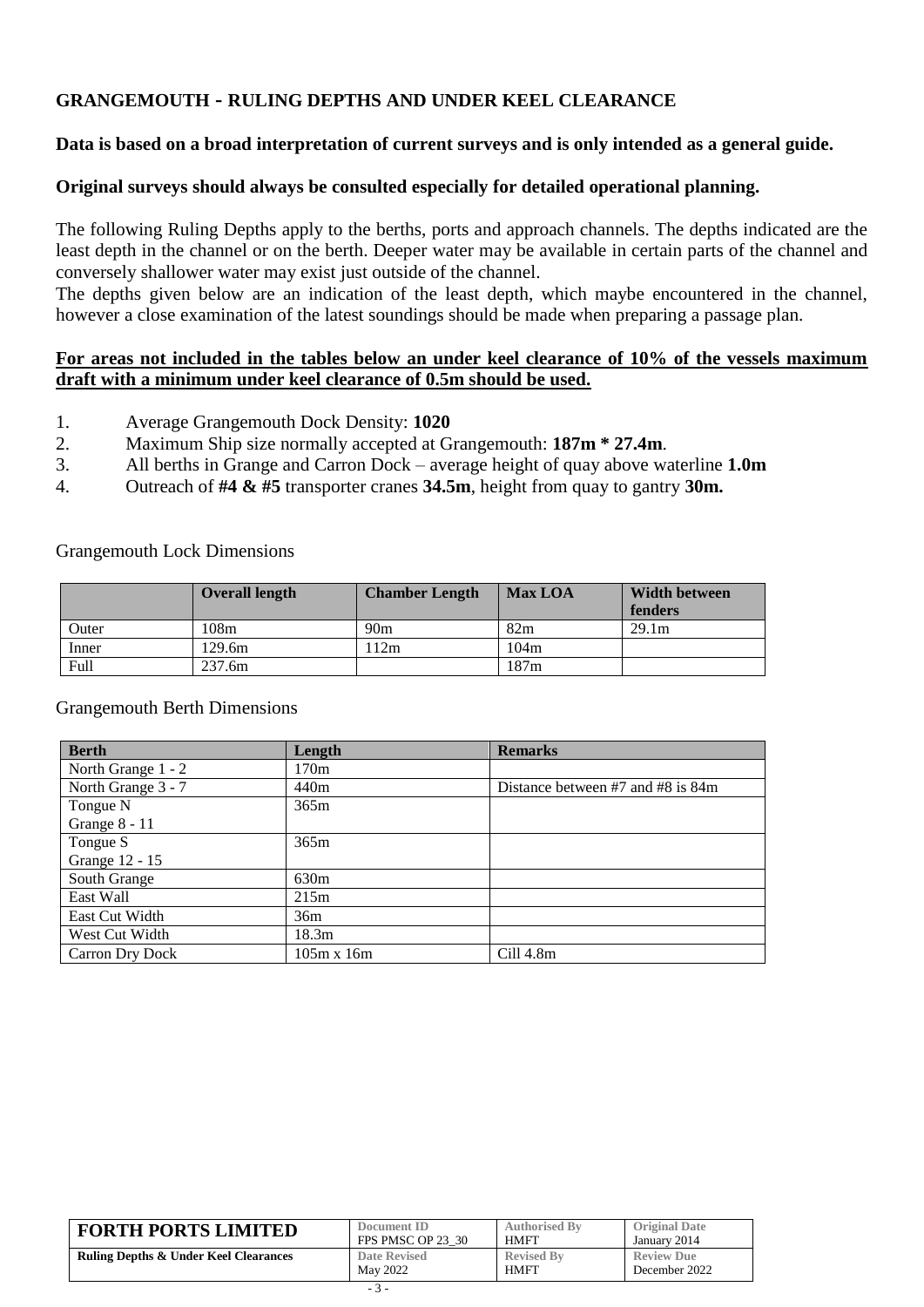| <b>Location</b>                     | <b>UKC</b>       | RD                       | <b>Remarks</b>                                                                | <b>Reference</b>                   |
|-------------------------------------|------------------|--------------------------|-------------------------------------------------------------------------------|------------------------------------|
|                                     |                  |                          |                                                                               | <b>Chart</b>                       |
|                                     |                  |                          |                                                                               | (Name and date of last survey)     |
| <b>Grangemouth Approach Channel</b> | 0.6 <sub>m</sub> | 6.1 m                    | In Bellmouth                                                                  | <b>Grangemouth Bellmouth -</b>     |
|                                     |                  |                          |                                                                               | <b>Surveyed Monthly</b>            |
| Grangemouth Diversionary<br>Channel | 0.6 <sub>m</sub> | 4.7 <sub>m</sub>         |                                                                               | <b>Grangemouth</b><br><b>Roads</b> |
| Grangemouth Cill                    | 0.6 <sub>m</sub> | 6.15 m                   |                                                                               | 15.06.20                           |
| <b>EASTERN CHANNEL</b>              |                  |                          | Depths may be less off the berths -                                           | Eastern Channel - 01.11.21         |
|                                     |                  |                          | sounding<br>chart<br>latest<br>$\overline{\mathbf{t}}$<br>be                  |                                    |
|                                     |                  |                          | consulted for vessel approach and                                             |                                    |
|                                     |                  |                          | swinging                                                                      |                                    |
| Common User Oil Jetty (Jetty 1      | 0.3 <sub>m</sub> | 9.9 <sub>m</sub>         |                                                                               |                                    |
| North)                              |                  |                          |                                                                               |                                    |
| Jetty E 1                           | 0.3m             | 11.8 <sub>m</sub>        | Daughter vessel operations - depth                                            |                                    |
|                                     | 0.3m             | 10.6 <sub>m</sub>        | is 10.5m                                                                      |                                    |
| Jetty E 2<br>Jetty J 2              | 0.3m             | 11.3 m                   |                                                                               |                                    |
| Jetty J 3                           | 0.3m             | 11.0 <sub>m</sub>        |                                                                               |                                    |
| Jetty J 4                           | 0.3m             | 7.9 <sub>m</sub>         |                                                                               |                                    |
| <b>EOL LPG Berth</b>                | 0.3m             | $8.5 \text{ m}$          |                                                                               |                                    |
| East Cut                            | 0.5m             | 8.2m                     | NB maximum draft for Grange                                                   |                                    |
| Width $=$ 36 metres                 |                  |                          | Dock determined by RD at East Cut                                             |                                    |
| <b>GRANGE DOCK</b>                  |                  |                          |                                                                               | <b>Grange Dock - 01.11.21</b>      |
| <b>North</b>                        |                  |                          |                                                                               |                                    |
| Grange 1-2 knuckle (Bollard 16-     | 0.3m             | 7.3 <sub>m</sub>         |                                                                               |                                    |
| 22)                                 |                  |                          |                                                                               |                                    |
| Grange 3 (13-16 Bollard)            | 0.3m             | 7.2m                     |                                                                               |                                    |
| Grange 3-6 (5-13 Bollard)           | 0.3m             | 7.7 <sub>m</sub>         | (Bollards 8 & 9 Missing/Out of Use)<br>7.2m on approach to berth $-$ South of |                                    |
|                                     |                  |                          | bollard 16                                                                    |                                    |
| Grange 7 (2-5 Bollard)              | 0.3 <sub>m</sub> | 7.3 <sub>m</sub>         | 7.2m on approach to berth $-$ South of                                        |                                    |
| <b>Tongue North</b>                 |                  |                          | bollard 16                                                                    |                                    |
| Grange 8 (2-6 Bollard)              | 0.3m             | 7.2m                     |                                                                               |                                    |
| Grange 8-9 (6-10 Bollard)           | 0.3m             | 7.2m                     |                                                                               |                                    |
| Grange 10-11 (10-16 Bollard)        | 0.3m             | 7.4m                     |                                                                               |                                    |
| <b>Tongue South</b>                 |                  |                          |                                                                               |                                    |
| Grange 15 (1-5 Bollard)             | 0.3m             | 7.4m                     | (Bollard 7 & 11 Missing/Out of                                                |                                    |
| Grange 14 -12 (5-13 Bollard)        | 0.3m             | 7.3 <sub>m</sub>         | Use). Vessels required to use                                                 |                                    |
|                                     |                  |                          | fenders                                                                       |                                    |
| South<br>$1 - 3$ Bollard            |                  |                          | Max Draft $-6.8m$                                                             |                                    |
| $3 - 6$ Bollard                     | 0.3m<br>0.3m     | 7.1 <sub>m</sub><br>7.4m | Max Draft $-7.1m$                                                             |                                    |
| $6 - 20$ Bollard                    | 0.3m             | 8.2m                     | Max Draft $-7.7m$ (dictated by max                                            |                                    |
|                                     |                  |                          | draft able to pass through the East                                           |                                    |
|                                     |                  |                          | $Cut$ )                                                                       |                                    |
| 20-21 Bollard                       | 0.3m             | 8.0 <sub>m</sub>         | Max Draft $-7.7$ m. Shallows east of                                          |                                    |
|                                     |                  |                          | bollard 21                                                                    |                                    |
| <b>East Wall</b>                    |                  |                          |                                                                               |                                    |
| 1-8 Bollard                         | 0.3m             | 7.8 <sub>m</sub>         | Max Draft $-7.5m$                                                             |                                    |
| Western Channel                     | 0.5m             | 6.4m                     | Deepest water at centre of channel,                                           | Western Channel $-31.03.21$        |
| Maximum ship normally 90m *         |                  |                          | shallows to north and south.                                                  |                                    |
| 14m                                 |                  |                          |                                                                               |                                    |
| West Cut                            | 0.5m             | 7.4 <sub>m</sub>         | For vessels which exceed max. ship                                            |                                    |
| Width $= 18.3$ m                    |                  |                          | dimensions and for dead ship                                                  |                                    |
| Maximum ship normally 90m *         |                  |                          | movements detailed planning is<br>required including consultation             |                                    |
| 14m                                 |                  |                          | between Duty Assistant                                                        |                                    |
|                                     |                  |                          | Harbourmaster and Duty Pilot                                                  |                                    |

| <b>FORTH PORTS LIMITED</b>                       | Document ID       | <b>Authorised By</b> | <b>Original Date</b> |
|--------------------------------------------------|-------------------|----------------------|----------------------|
|                                                  | FPS PMSC OP 23 30 | <b>HMFT</b>          | January 2014         |
| <b>Ruling Depths &amp; Under Keel Clearances</b> | Date Revised      | <b>Revised By</b>    | <b>Review Due</b>    |
|                                                  | May 2022          | <b>HMFT</b>          | December 2022        |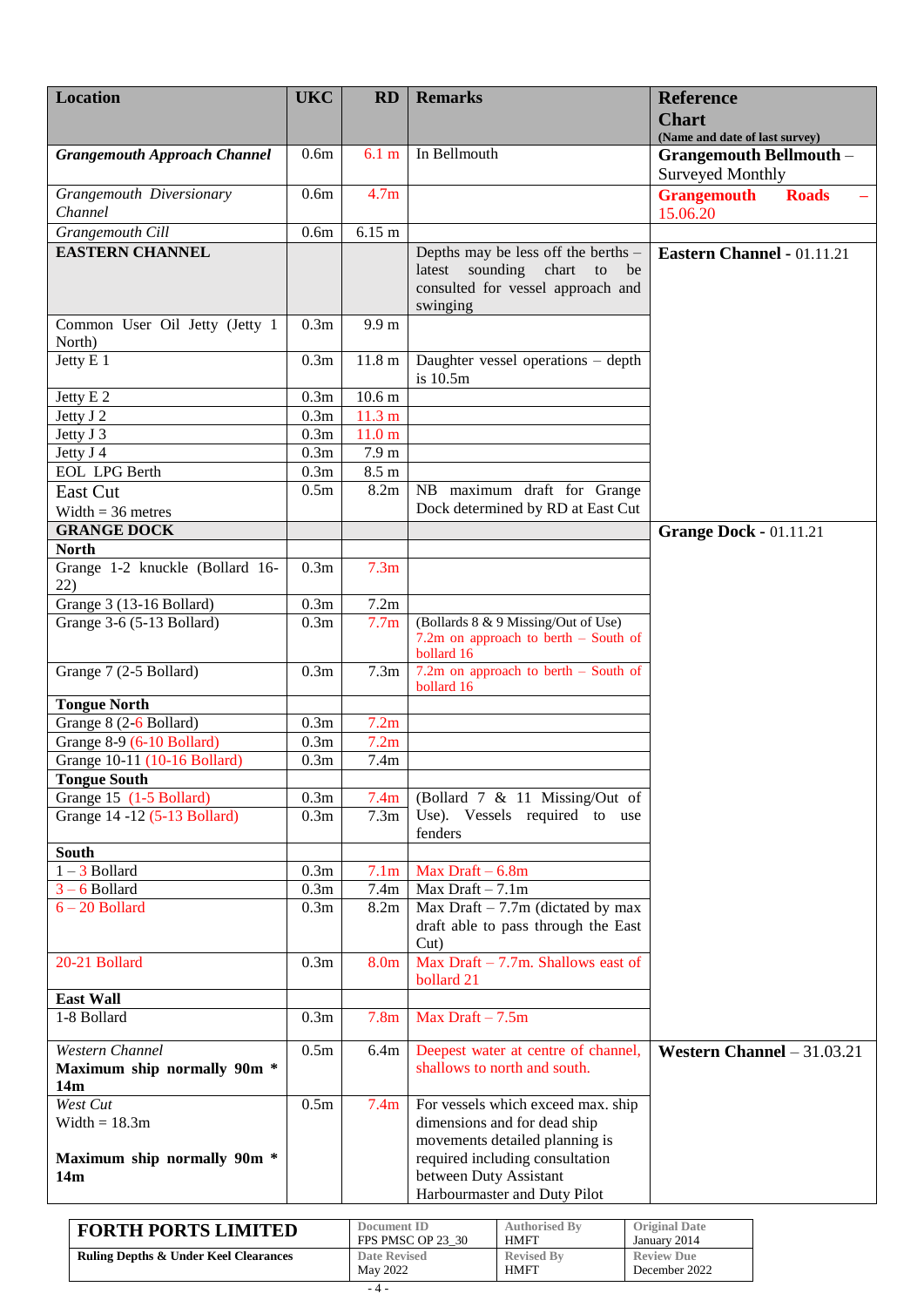| <b>CARRON DOCK</b>                |                  |                  |                                | Carron Dock $-11.01.21$ |
|-----------------------------------|------------------|------------------|--------------------------------|-------------------------|
|                                   |                  |                  |                                |                         |
| <b>North</b>                      |                  |                  |                                |                         |
| Rankins - no commercial traffic   |                  | N/A              | Shallows at west end of berth  |                         |
| Amsterdam - no commercial traffic |                  | N/A              |                                |                         |
| Curries - no commercial traffic   | 0.3 <sub>m</sub> | N/A              |                                |                         |
| <b>Stevens</b>                    | 0.3 <sub>m</sub> | 6.8 <sub>m</sub> | Shallower to south of berth.   |                         |
| Cross Berth                       | 0.3 <sub>m</sub> | 6.3 <sub>m</sub> | (Between West Cut and Drydock) |                         |
| <b>South</b>                      |                  |                  |                                |                         |
| Conveyor & Old Hoist              | 0.3 <sub>m</sub> | 6.6 <sub>m</sub> |                                |                         |
| <b>Watsons Lower</b>              | 0.3 <sub>m</sub> | 6.6m             |                                |                         |
| <b>Watsons Middle</b>             | 0.3 <sub>m</sub> | 6.0 <sub>m</sub> |                                |                         |
| <b>Watsons Upper</b>              | 0.3 <sub>m</sub> | 5.0 <sub>m</sub> | Not in use                     |                         |
| New Quay Wall Lower - Tug Berth   | 0.3 <sub>m</sub> | 5.8m             |                                |                         |
| New Quay Wall Upper               | 0.3 <sub>m</sub> | 4.6m             | Shallows to<br>west of berth   |                         |
|                                   |                  |                  | uncharted.                     |                         |

| <b>FORTH PORTS LIMITED</b>                       | Document ID       | <b>Authorised By</b> | <b>Original Date</b> |
|--------------------------------------------------|-------------------|----------------------|----------------------|
|                                                  | FPS PMSC OP 23 30 | HMFT                 | January 2014         |
| <b>Ruling Depths &amp; Under Keel Clearances</b> | Date Revised      | <b>Revised By</b>    | <b>Review Due</b>    |
|                                                  | May 2022          | HMFT                 | December 2022        |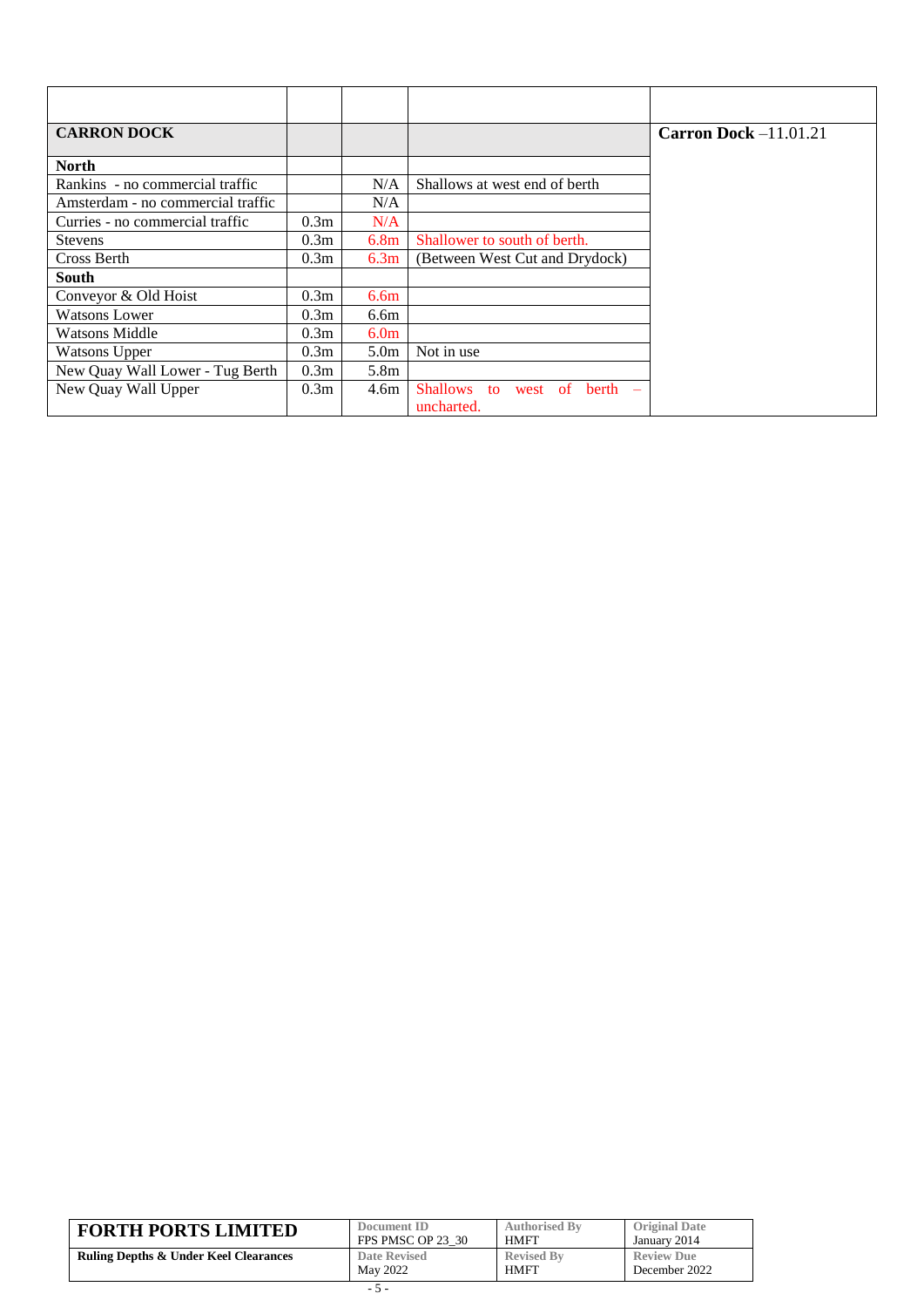### **LEITH - RULING DEPTHS AND UNDER KEEL CLEARANCE**

The following Ruling Depths apply to the berths, ports and approach channels. The depths indicated are the least depth which maybe encountered in the channel or on the berth. Deeper water may be available in certain parts of the channel and conversely shallower water may exist just outside of the channel. A close examination of the latest soundings should be made when preparing a passage plan.

### **For areas not included in the tables below an under keel clearance of 10% of the vessels maximum draft with a minimum under keel clearance of 0.5m should be used.**

- 1. Data based on a broad interpretation of current surveys and is only intended as a general guide
- 2. Original surveys should always be consulted; especially for detailed operational planning
- 3. All Depths quoted are in metres

#### **Leith Key Information**

- Average Dock Density: **1010** (Brackish, dependant on rain fall vs impounding)
- Maximum size ship normally accepted at Leith 210m x 30m. Vessels out with these dimensions will be dealt with on a case-by-case basis.
- Lockside is approximately 2m above MHWS.
- Quaysides are approximately 2.2m above dock level and 1.5m at OT the Cruise Liner Berth.

Leith Lock Dimensions

|                   | <b>Overall length</b> | <b>Max LOA</b> | Width between fenders |
|-------------------|-----------------------|----------------|-----------------------|
| <b>Short Lock</b> | 92m                   | 85m            | 31.6m                 |
| Intermediate      | 59m                   | .50m           |                       |
| Full              | 259m                  | 210m           |                       |

| <b>Berth</b>              | Length              | <b>Remarks</b>                               |
|---------------------------|---------------------|----------------------------------------------|
| Imperial Cut              |                     | Entrance width 31.6m                         |
| Albert Cut                |                     | Entrance width 18.2m                         |
| Edinburgh Cut             |                     | Entrance width 18.2m                         |
| Cruise Liner Berth        | 375m                |                                              |
| Ocean Terminal            | 175m                | Length of usable quayside ahead of Britannia |
| West Wall                 | 220m                |                                              |
| Ranks                     | 150m                |                                              |
| North Imperial            | 570m                |                                              |
| 1-4 South Imperial        | 315m                |                                              |
| 5-6 South Imperial        | 230m                |                                              |
| 6 Harbour                 | 150 <sub>m</sub>    |                                              |
| $8 - 12$ Harbour          | 305m                |                                              |
| North Side Albert         | 300 <sub>m</sub>    |                                              |
| 4 Albert Cross Berth      | 85m                 |                                              |
| North Edinburgh           | 440m                |                                              |
| 10-13 Edinburgh           | 290m                |                                              |
| 2 Edinburgh               | 130 <sub>m</sub>    |                                              |
| 1 Edinburgh               | 85m                 |                                              |
| <b>Imperial Dry Dock</b>  | 167.6 x 21.3 x 7.3m |                                              |
| <b>Edinburgh Dry Dock</b> | 91.4 x 12.2 x 5.6m  |                                              |

#### Leith Dock General Dimensions

| <b>FORTH PORTS LIMITED</b>                       | Document ID       | <b>Authorised By</b> | <b>Original Date</b> |
|--------------------------------------------------|-------------------|----------------------|----------------------|
|                                                  | FPS PMSC OP 23 30 | <b>HMFT</b>          | January 2014         |
| <b>Ruling Depths &amp; Under Keel Clearances</b> | Date Revised      | <b>Revised By</b>    | <b>Review Due</b>    |
|                                                  | May 2022          | <b>HMFT</b>          | December 2022        |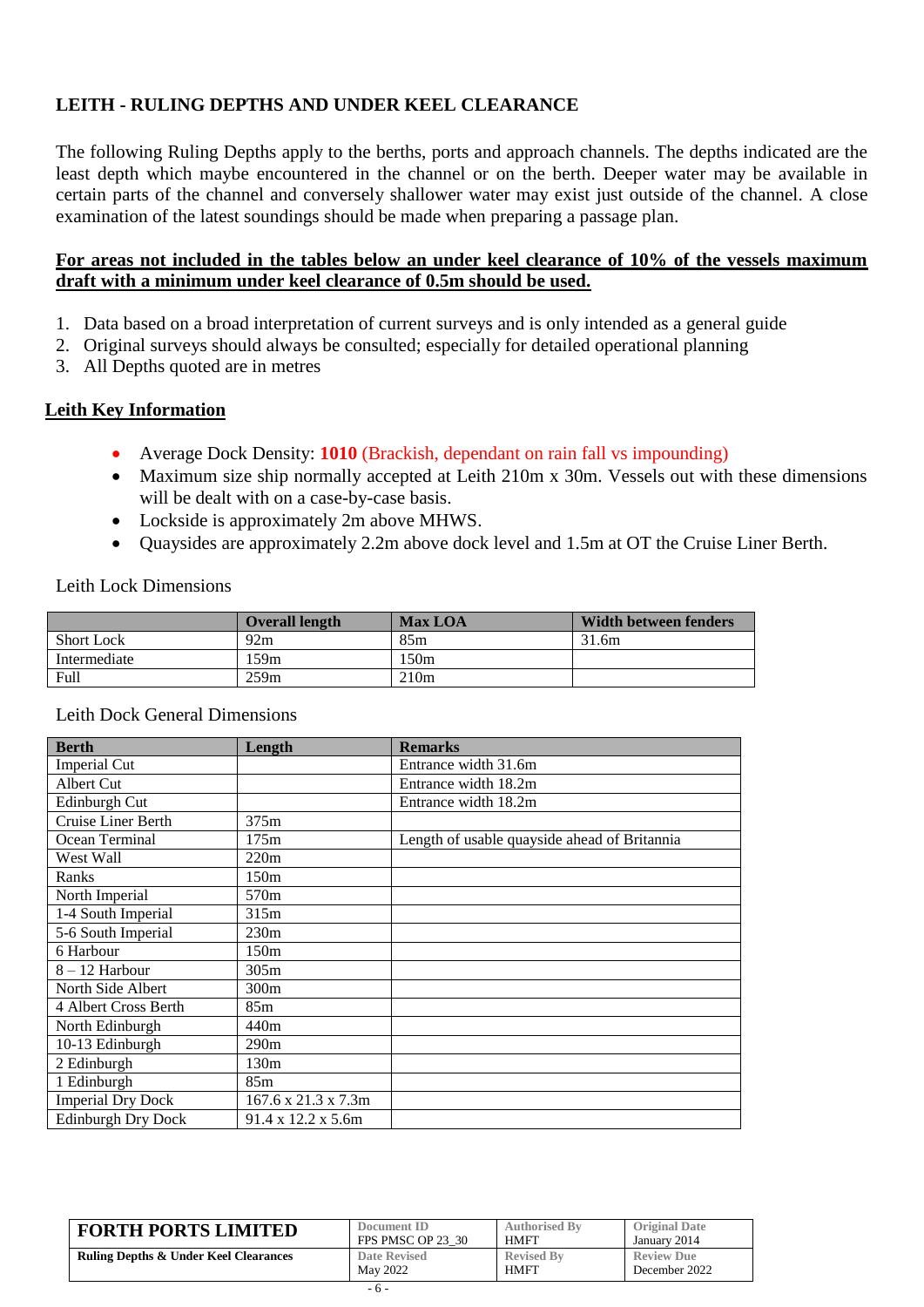| <b>Location</b>            | <b>UKC</b>       | <b>RD</b>        | <b>Remarks</b>                                                              | <b>Reference</b><br><b>Chart</b>   |
|----------------------------|------------------|------------------|-----------------------------------------------------------------------------|------------------------------------|
|                            |                  |                  |                                                                             | (Name and date of<br>last survey)  |
| Port of Leith              |                  |                  | Sill height 6.71m below ACD                                                 |                                    |
| Leith Approach Channel     | 1.0 <sub>m</sub> | 6.0 <sub>m</sub> | Ruling depth of $Lock = 6.0m$                                               | Leith Approach Channel -           |
|                            | Flood            |                  |                                                                             | 02.02.2022                         |
|                            | 1.5 <sub>m</sub> |                  |                                                                             |                                    |
|                            | Ebb              |                  |                                                                             |                                    |
| All Berths except North    | 0.5 <sub>m</sub> |                  |                                                                             |                                    |
| Imperial                   |                  |                  |                                                                             |                                    |
| North Imperial             | 0.4m             |                  | With prior agreement from the vessel                                        |                                    |
| <b>Outer Harbour</b>       |                  |                  |                                                                             |                                    |
| Common User Oil Jetty      |                  | 9.4m             | Alongside timber structure, otherwise 9.8m.                                 | <b>Western Harbour-</b>            |
|                            |                  |                  | Depths reduce to 8.2m towards Old Imperial                                  | 04.03.2021                         |
|                            |                  |                  | Passage.<br>Useable Quay 150m from East End. Max                            |                                    |
|                            |                  |                  | $LOA - 120m$                                                                |                                    |
| Western Harbour            |                  | 10.3m            | Area South east of West Wall to corner of                                   |                                    |
|                            |                  |                  | Ranks and CLB                                                               |                                    |
|                            |                  | $6.5$ to         | Area South of the two Red Buoys                                             |                                    |
|                            |                  | 7.2m             |                                                                             |                                    |
| West Wall                  |                  | 7.7 <sub>m</sub> |                                                                             |                                    |
| Cruise Liner Berth         |                  | 10.3m            | Reduces 30m from east end                                                   |                                    |
| (Ocean Quay)               |                  |                  |                                                                             |                                    |
| Ocean Terminal             |                  | 6.5m             |                                                                             |                                    |
| Ranks Berth                |                  | 8.3m             | No vehicles allowed on wharf.                                               |                                    |
|                            |                  |                  | $Max$ Beam = $25m$                                                          |                                    |
|                            |                  |                  | Consult survey chart before berthing on                                     |                                    |
| <b>Imperial Dock</b>       |                  |                  | <b>Ranks Berth</b>                                                          |                                    |
| <b>Imperial Passage</b>    |                  | 10.2m            | Consult survey chart before berthing in                                     | <b>Imperial Dock</b> $-04.03.2021$ |
|                            |                  |                  | the Imperial Passage.                                                       |                                    |
| North Imperial Cut         |                  | 7.8 <sub>m</sub> | Gantry Clearance 20m (boom down)                                            |                                    |
| (Yellow Cranes/ Old Lock)  |                  |                  | Maximum length of vessel normally permitted                                 |                                    |
|                            |                  |                  | $= 110m.$                                                                   |                                    |
|                            |                  |                  | Vessels with LOA of 111m - 119m with                                        |                                    |
|                            |                  |                  | Harbour Master's approval.                                                  |                                    |
|                            |                  |                  | Width = $20.3m$ , Beam = 19m.<br>NOTE: Gate protruding no exit into Western |                                    |
|                            |                  |                  | Harbour                                                                     |                                    |
| <b>Imperial Dock North</b> |                  | 9.4m             | Shallows of 9.3m 40m from dry dock                                          |                                    |
|                            |                  |                  | Consult latest sounding chart                                               |                                    |
| 7 North Imperial           |                  | 9.5m             | Consult latest sounding chart                                               |                                    |
| South Imperial (1-2)       |                  | 9.3 <sub>m</sub> | 9.1m West of bollard 75,<br>Consult                                         |                                    |
|                            |                  |                  | Sounding Chart                                                              |                                    |
| South Imperial (3-4)       |                  | 9.4m             | Shallows to 8.4m at extreme eastern end                                     |                                    |
|                            |                  |                  | of berth                                                                    |                                    |
| South Imperial 5           |                  | 9.1 <sub>m</sub> |                                                                             |                                    |
| South Imperial 6           |                  | 8.8m             |                                                                             |                                    |
| <b>Cross Berth</b>         |                  | 8.8m             | 8.5m patch at Southern End                                                  |                                    |
|                            |                  |                  | Consult survey chart before berthing in<br>the Cross Berth                  |                                    |
|                            |                  |                  |                                                                             |                                    |
|                            |                  |                  |                                                                             |                                    |

| <b>FORTH PORTS LIMITED</b>                       | Document ID       | <b>Authorised By</b> | <b>Original Date</b> |
|--------------------------------------------------|-------------------|----------------------|----------------------|
|                                                  | FPS PMSC OP 23 30 | <b>HMFT</b>          | January 2014         |
| <b>Ruling Depths &amp; Under Keel Clearances</b> | Date Revised      | <b>Revised By</b>    | <b>Review Due</b>    |
|                                                  | May 2022          | <b>HMFT</b>          | December 2022        |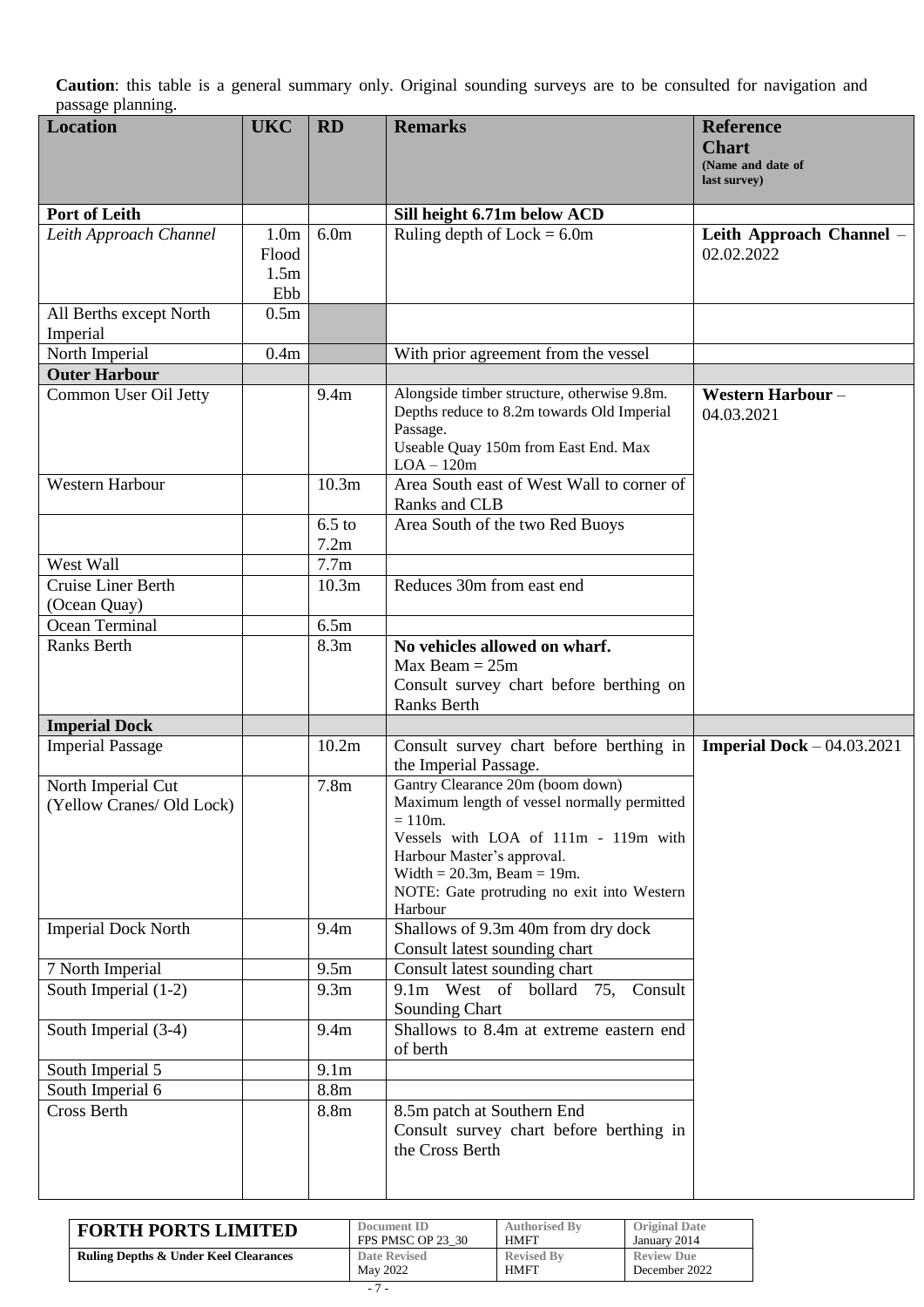| <b>Harbour Berths</b>                                                                 |                             | Fenders required for deep draft vessels.                                       |                                 |
|---------------------------------------------------------------------------------------|-----------------------------|--------------------------------------------------------------------------------|---------------------------------|
| Head Office Pontoon                                                                   | 2.5 <sub>m</sub>            |                                                                                | <b>Harbour</b><br><b>Outer</b>  |
| 4 Harbour                                                                             | 4.0 <sub>m</sub>            | Depths reduce towards Water of Leith<br>Berth only for use by HMS Archer Class | 04.03.2021                      |
| 6 Harbour                                                                             | 7.6 <sub>m</sub>            |                                                                                |                                 |
| 8 Harbour                                                                             | 9.5 <sub>m</sub>            | Shallows to 8.7m 50m off east of berth                                         |                                 |
| 10 Harbour                                                                            | 9.6 <sub>m</sub>            |                                                                                |                                 |
| 12 Harbour                                                                            | 9.3 <sub>m</sub>            |                                                                                |                                 |
| <b>Albert Dock</b>                                                                    |                             |                                                                                |                                 |
| Albert Cut                                                                            | 7.3 <sub>m</sub>            |                                                                                | <b>Albert Dock</b> - 04.03.2021 |
| Albert Dock North -<br>(Measured from East to West)<br>$0m - 230m$<br>230m - West End | 8.0 <sub>m</sub><br>Unknown | Shallows to 7.2m at extreme eastern end<br>Vessel on Berth                     |                                 |
| <b>Albert Dock East</b><br>Wall/Cross Berth                                           | 7.0 <sub>m</sub>            | Shoaling in Extreme SE corner                                                  |                                 |
| <b>Edinburgh Dock</b>                                                                 |                             |                                                                                |                                 |
| 1 Edinburgh (90m)                                                                     | 6.8 <sub>m</sub>            |                                                                                | <b>Edinburgh Dock</b>           |
| 2 Edinburgh (145m)                                                                    | 7.3 <sub>m</sub>            | $Max$ LOA = 100m<br>Shallows at east end                                       | $-04.03.2021$                   |
| 3 Edinburgh (80m)                                                                     | 6.8 <sub>m</sub>            |                                                                                |                                 |
| <b>Edinburgh Dock South</b><br>$Arm - (280m)$                                         |                             | $Max LOA = 100m$                                                               |                                 |
| 10 to 11 Edinburgh                                                                    | 7.6 <sub>m</sub>            |                                                                                |                                 |
| 12 to 13 Edinburgh                                                                    | 7.5m                        |                                                                                |                                 |
| <b>Edinburgh Dock North</b>                                                           | 7.2m                        | Shallows to 6.8m, 30m from East End                                            |                                 |
| Arm $(440m)$                                                                          |                             | Consult latest sounding chart                                                  |                                 |

| <b>FORTH PORTS LIMITED</b>                       | Document ID         | <b>Authorised By</b> | <b>Original Date</b> |
|--------------------------------------------------|---------------------|----------------------|----------------------|
|                                                  | FPS PMSC OP 23 30   | <b>HMFT</b>          | January 2014         |
| <b>Ruling Depths &amp; Under Keel Clearances</b> | <b>Date Revised</b> | <b>Revised By</b>    | <b>Review Due</b>    |
|                                                  | May 2022            | <b>HMFT</b>          | December 2022        |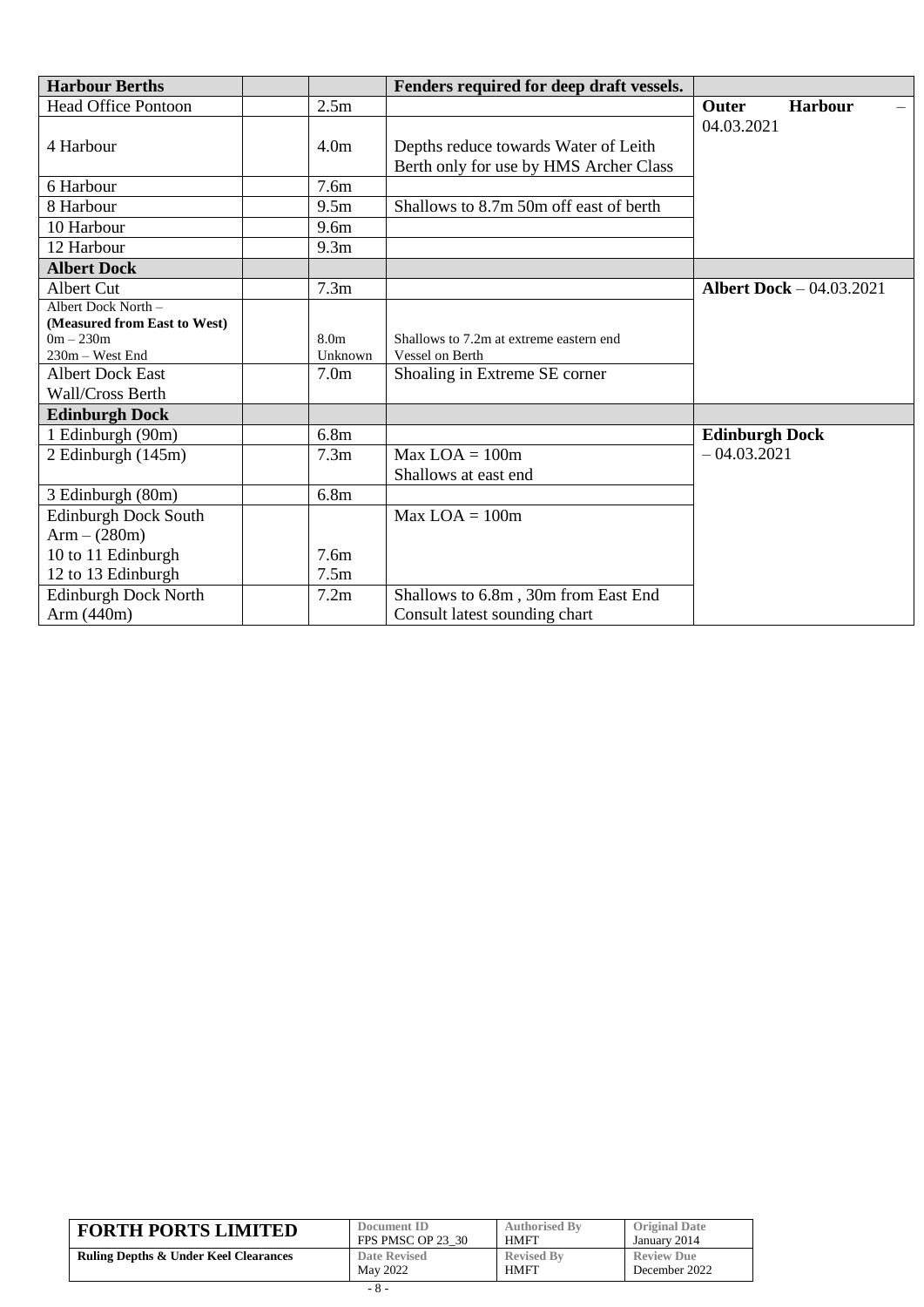### **ROSYTH & FIFE PORTS – RULING DEPTHS AND UNDER KEEL CLEARANCE**

The following Ruling Depths apply to the berths, ports and approach channels. The depths indicated are the least depth in the channel or on the berth. Deeper water may be available in certain parts of the channel and conversely shallower water may exist just outside of the channel. A close examination of the latest soundings should be made when preparing a passage plan.

### **For areas not included in the tables below an under keel clearance of 10% of the vessels maximum draft with a minimum under keel clearance of 0.5m should be used.**

- 1. Data based on a broad interpretation of current surveys and is only intended as a general guide
- 2. Original surveys should always be consulted; especially for detailed operational planning
- 3. All Depths quoted are in metres.

### **Rosyth**

#### **Rosyth Key Information**

- Height of quayside above CD is 7.522m
- Maximum length normally accepted at the North Wall is 250m. Vessels out with these dimensions, and for all other berths, will be dealt with on a case-by-case basis.
- Rosyth traffic is subject to airdraft restrictions due to the Forth Bridges. Ref: Marine Procedure, Guidelines and Information section 1.1
- North Wall strengthened quay 200-400m marks operating area for the Liebherr crane

| <b>Berth</b> | Length           | <b>Remarks</b>                                    |
|--------------|------------------|---------------------------------------------------|
| North Wall   | 540 <sub>m</sub> | 450m fendered at 15m intervals from the west end. |
|              |                  | White rectangle painted at 530m mark.             |
|              |                  | Berth Box = $35m$ wide.                           |
| T Berth      | 220m             | Ferry berth with Links-span                       |
|              |                  | 143m of quayside ahead of the linkspan            |
|              |                  | Fixed Fenders – Protrude 3.7m to seaward and 2m   |
|              |                  | above quayside.                                   |
| S            | 160m             |                                                   |
| R            | 170 <sub>m</sub> |                                                   |
|              | 150m             |                                                   |
| P            | 150 <sub>m</sub> | Small pontoon in NE corner                        |
|              | 170m             |                                                   |

| <b>Location</b>          | <b>UKC</b>       | RD               | <b>Remarks</b>                 | <b>Reference Chart</b><br>(Name and date of last survey) |
|--------------------------|------------------|------------------|--------------------------------|----------------------------------------------------------|
| <b>Rosyth Approach</b>   | 0.5 <sub>m</sub> | 7.9 <sub>m</sub> |                                | Port of Rosyth $-18.05.22$                               |
| <b>Channel</b>           |                  |                  |                                |                                                          |
| <b>Rosyth Swing Area</b> | 0.5 <sub>m</sub> | 8.0 <sub>m</sub> |                                | Port of Rosyth $-18.05.22$                               |
| Port of Rosyth           |                  |                  |                                |                                                          |
| North Wall               | 0.5 <sub>m</sub> |                  | White rectangle at 530m.       | Port of Rosyth $-18.05.22$                               |
| $0-30m$                  |                  | 6.2m             |                                |                                                          |
| $30-50m$                 |                  | 8.8m             |                                |                                                          |
| 50-350m                  |                  | 9.0 <sub>m</sub> |                                |                                                          |
| 350-500m                 |                  | 9.1 <sub>m</sub> |                                |                                                          |
| 500-530m                 |                  | 8.7 <sub>m</sub> |                                |                                                          |
| 530-550m                 |                  | 6.0 <sub>m</sub> |                                |                                                          |
| T Berth                  |                  | 7.8 <sub>m</sub> | 7.5m on approach and 6.7m near |                                                          |
|                          |                  |                  | South dolphin                  |                                                          |
| S Berth                  |                  | 2.2m             | 2.0m on approach               |                                                          |

| <b>FORTH PORTS LIMITED</b>                       | Document ID       | <b>Authorised By</b> | <b>Original Date</b> |
|--------------------------------------------------|-------------------|----------------------|----------------------|
|                                                  | FPS PMSC OP 23 30 | <b>HMFT</b>          | January 2014         |
| <b>Ruling Depths &amp; Under Keel Clearances</b> | Date Revised      | <b>Revised By</b>    | <b>Review Due</b>    |
|                                                  | May 2022          | <b>HMFT</b>          | December 2022        |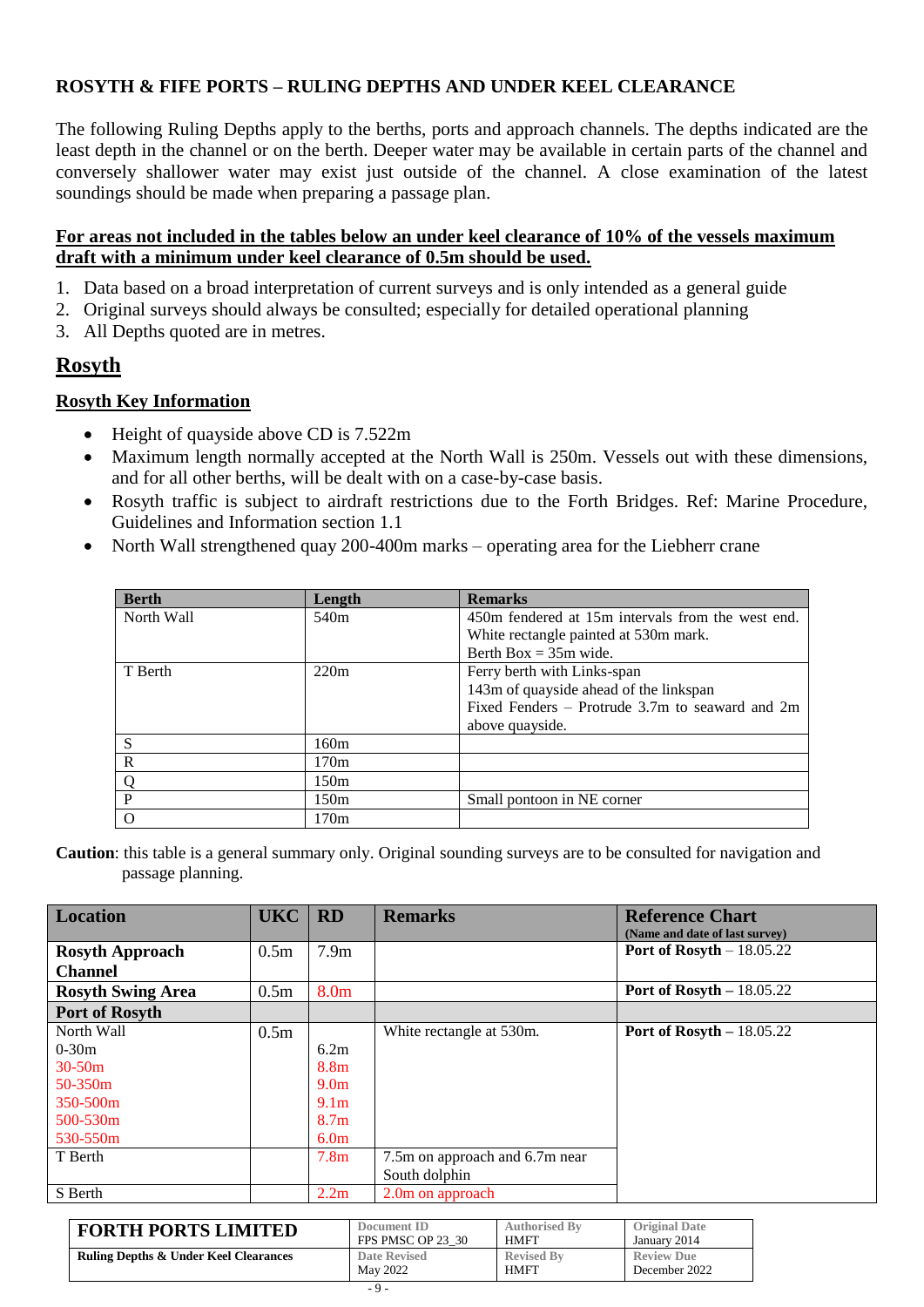| Approaches to OPQR berths | 2.3 <sub>m</sub> | Shallows to in vicinity of No.5a  |
|---------------------------|------------------|-----------------------------------|
|                           |                  | Buoy, and to west of approaches.  |
| O Berth                   | 3.8 <sub>m</sub> | Shallows north of berth – consult |
|                           |                  | latest sounding chart             |
| P Berth                   | 3.2 <sub>m</sub> | Shallows north of berth – consult |
|                           |                  | latest sounding chart             |
| Q Berth                   | 4.2m             |                                   |
| R Berth                   | 4.7 <sub>m</sub> |                                   |
|                           |                  |                                   |

# **Babcock**

| Babcock - consult H.M<br>for latest information | 0.6m |                  | N.B. UKC for warships $= 1.0$ m.                                                                         |                            |
|-------------------------------------------------|------|------------------|----------------------------------------------------------------------------------------------------------|----------------------------|
| Non Tidal Basin                                 |      | 9.7 <sub>m</sub> | Basin maintained $CD + 4.2m$ .                                                                           | Main Basin $-08.01.19$     |
| Middle Jetty N                                  |      | 3.4 <sub>m</sub> | Depths vary, check chart. Shallows<br>to West                                                            | Port of Rosyth $-18.05.22$ |
| Middle Jetty S                                  |      | 6.1 <sub>m</sub> | Depths vary, check chart. Shallows<br>to West                                                            |                            |
| South Arm                                       |      | 7.7 <sub>m</sub> | Fenders required to find deepest<br>water in dredged box - Depths vary,<br>check chart. Shallows to West |                            |
| Approaches to Direct                            |      | 5.9 <sub>m</sub> |                                                                                                          |                            |
| Entrance                                        |      |                  |                                                                                                          |                            |
| Approaches to the lock                          |      | 5.2m             |                                                                                                          |                            |
| Sills (Lock and Direct)                         |      | 6.57m            |                                                                                                          |                            |
| Entrance)                                       |      |                  |                                                                                                          |                            |

| <b>FORTH PORTS LIMITED</b>                       | Document ID         | <b>Authorised By</b> | <b>Original Date</b> |
|--------------------------------------------------|---------------------|----------------------|----------------------|
|                                                  | FPS PMSC OP 23 30   | <b>HMFT</b>          | January 2014         |
| <b>Ruling Depths &amp; Under Keel Clearances</b> | <b>Date Revised</b> | <b>Revised By</b>    | <b>Review Due</b>    |
|                                                  | May 2022            | <b>HMFT</b>          | December 2022        |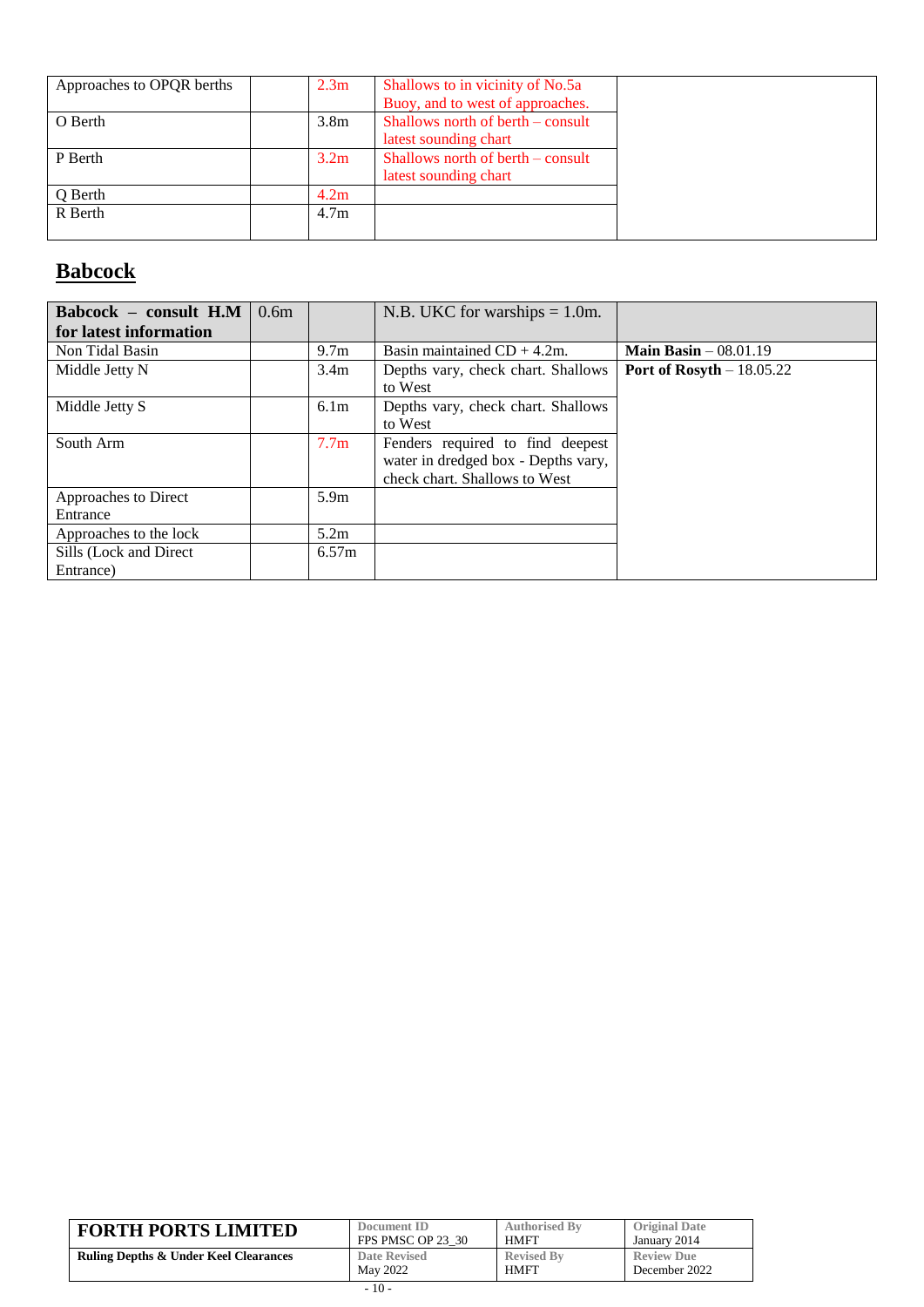### **Burntisland**

### **Burntisland Key Information**

- Entrance to harbour between breakwaters is 76m wide.
- Maximum size ship normally accepted at the East Dock 100m x 16m. Vessels out with these dimensions will be dealt with on a case-by-case basis.
- Maximum size ship normally accepted at the West dock 100m x 27m.
- An estimated water loss of up to 1m per tide can be experienced in the East dock while the West dock can lose up to 0.5m per tide.
- West dock based on an impounded dock height of 4.48m

| <b>Berth</b>                 | Width | <b>Remarks</b>                                |
|------------------------------|-------|-----------------------------------------------|
| <b>Entrance to East Dock</b> | 18.2m | Sill height $3.09m$ below $CD$ – mitre gate.  |
| <b>Entrance to West Dock</b> | 29.5m | Sill height $0.81m$ below $CD$ – folding gate |

| <b>Location</b>              | <b>UKC</b>       | <b>RD</b>        | <b>Remarks</b>                                                                                                                                                             | <b>Reference</b>                      |
|------------------------------|------------------|------------------|----------------------------------------------------------------------------------------------------------------------------------------------------------------------------|---------------------------------------|
|                              |                  |                  |                                                                                                                                                                            | <b>Chart</b>                          |
|                              |                  |                  |                                                                                                                                                                            | (Name and date of last survey)        |
| <b>Burntisland</b>           |                  |                  |                                                                                                                                                                            |                                       |
| <b>Outer Approaches</b>      | 0.5 <sub>m</sub> | 3.5 <sub>m</sub> | Dock approaches less.                                                                                                                                                      | <b>Burntisland</b><br>Approach        |
|                              |                  |                  |                                                                                                                                                                            | 15.02.22                              |
| East Dock Approach           |                  | 2.2 <sub>m</sub> | Consideration to be given to the shallow water<br>west of the east dock approach and towards the<br>island jetty during inclement weather or during<br>approach manoeuvres | <b>Burntisland Docks</b> $- 13.05.22$ |
| <b>East Dock</b>             |                  | 2.1 <sub>m</sub> | Shallows towards the South West corner of the<br>dock                                                                                                                      |                                       |
| $No1$ Berth – West           |                  | 2.7 <sub>m</sub> | Shallows towards East end of the berth.                                                                                                                                    |                                       |
| No <sub>2</sub> Berth - East |                  | 2.6 <sub>m</sub> | Shallows towards East end of the dock                                                                                                                                      |                                       |
|                              |                  |                  |                                                                                                                                                                            |                                       |
| West Dock Approach           |                  | $-0.8m$          |                                                                                                                                                                            |                                       |
| West Dock west wall          |                  |                  | Shoals 0.6m from quay face fenders required<br>to remain clear of this                                                                                                     |                                       |
| North/East/South wall        |                  |                  | Consult sounding $chart - area$ leased to Briggs<br>marine                                                                                                                 |                                       |

| <b>FORTH PORTS LIMITED</b>                       | Document ID         | <b>Authorised By</b> | <b>Original Date</b> |
|--------------------------------------------------|---------------------|----------------------|----------------------|
|                                                  | FPS PMSC OP 23 30   | <b>HMFT</b>          | January 2014         |
| <b>Ruling Depths &amp; Under Keel Clearances</b> | <b>Date Revised</b> | <b>Revised By</b>    | <b>Review Due</b>    |
|                                                  | May 2022            | <b>HMFT</b>          | December 2022        |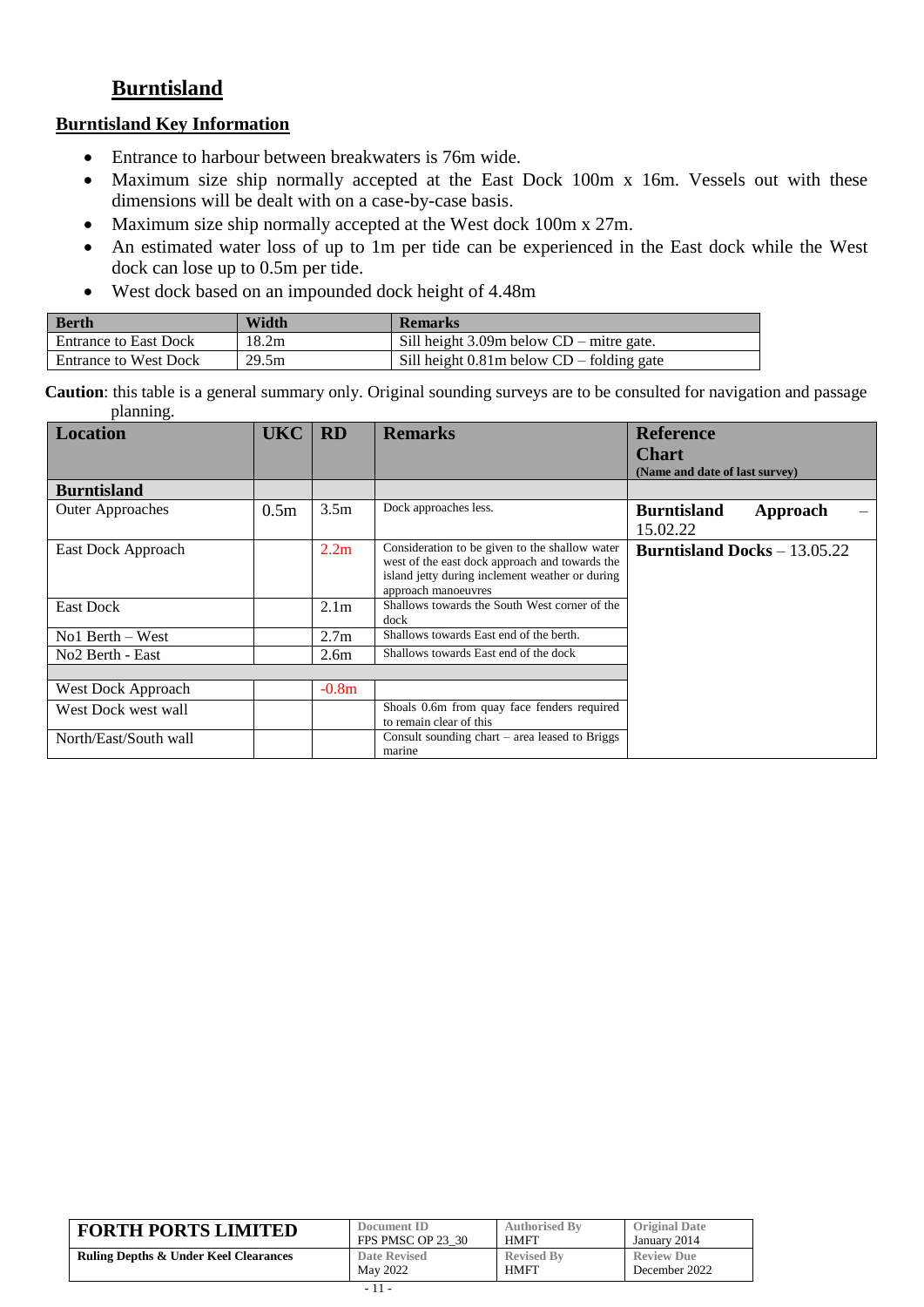### **Methil**

### **Methil Key Information**

- Main Entrance to No.2 Dock is 15.2m wide
- Maximum size vessel normally accepted is 100m x 14.0m beam. Vessels out with these dimensions will be dealt with on a case-by-case basis.
- Dock gates normally open three hours before high water.
- Depth over the outer sill (No.2 dock) is 2.6m below chart datum (No.1 dock is 1.22m above the sill at No.2)
- No entry is permitted to No.1 Dock.

| <b>Berth</b>                                                        | Length           | <b>Remarks</b>                  |  |  |
|---------------------------------------------------------------------|------------------|---------------------------------|--|--|
| <b>Number 2 Dock</b>                                                |                  | 15.2m wide, sill 2.6m below ACD |  |  |
| Cross berth                                                         | 85m              |                                 |  |  |
| No.1 (Hard Pad)                                                     | 130 <sub>m</sub> |                                 |  |  |
| No.2 (Central Farmers)*                                             | 82m              |                                 |  |  |
| NE Corner                                                           | 213m             |                                 |  |  |
| No.6                                                                |                  | Travelling crane                |  |  |
| Distance across dock between Hard Pad and South side is 121m        |                  |                                 |  |  |
| Distance across dock between Central Farmers and South side is 109m |                  |                                 |  |  |
| <b>Number 1 Dock</b>                                                |                  | No entry to No.1 Dock           |  |  |
| South side                                                          | 173m             |                                 |  |  |
| North side                                                          | $136 + 58m$      |                                 |  |  |
| West (North)                                                        | 43m              |                                 |  |  |
| West (South)                                                        | 43m              |                                 |  |  |
| East side                                                           | 82m              |                                 |  |  |
| Distance across dock North to South side is 103m                    |                  |                                 |  |  |

| <b>Location</b>                     | UKC   RD         |                  | <b>Remarks</b>                     | <b>Reference Chart</b><br>(Name and date of last survey) |
|-------------------------------------|------------------|------------------|------------------------------------|----------------------------------------------------------|
| <b>Methil Approaches</b>            | 0.5 <sub>m</sub> | 0.8 <sub>m</sub> | Shallows along outer West pier end | <b>Methil Harbour</b> $-22.11.21$                        |
| Methil Berths (within No.2          | 0.5 <sub>m</sub> |                  |                                    |                                                          |
| dock)                               |                  |                  |                                    |                                                          |
| No <sub>2</sub> dock out with berth |                  | 1.3 <sub>m</sub> |                                    | <b>Methil Harbour</b> $-22.11.21$                        |
| area                                |                  |                  |                                    |                                                          |
| Cross/Stone Berth                   |                  | 1.5 <sub>m</sub> |                                    |                                                          |
| #1 (Hard Pad)                       |                  | 1.4 <sub>m</sub> |                                    |                                                          |
| #2 (Central Farmers)                |                  | 1.6 <sub>m</sub> |                                    |                                                          |
| North East Corner                   |                  | 1.6 <sub>m</sub> |                                    |                                                          |
| #6                                  |                  | 1.4 <sub>m</sub> |                                    |                                                          |

| <b>FORTH PORTS LIMITED</b>                       | Document ID       | <b>Authorised By</b> | <b>Original Date</b> |
|--------------------------------------------------|-------------------|----------------------|----------------------|
|                                                  | FPS PMSC OP 23 30 | <b>HMFT</b>          | January 2014         |
| <b>Ruling Depths &amp; Under Keel Clearances</b> | Date Revised      | <b>Revised By</b>    | <b>Review Due</b>    |
|                                                  | May 2022          | <b>HMFT</b>          | December 2022        |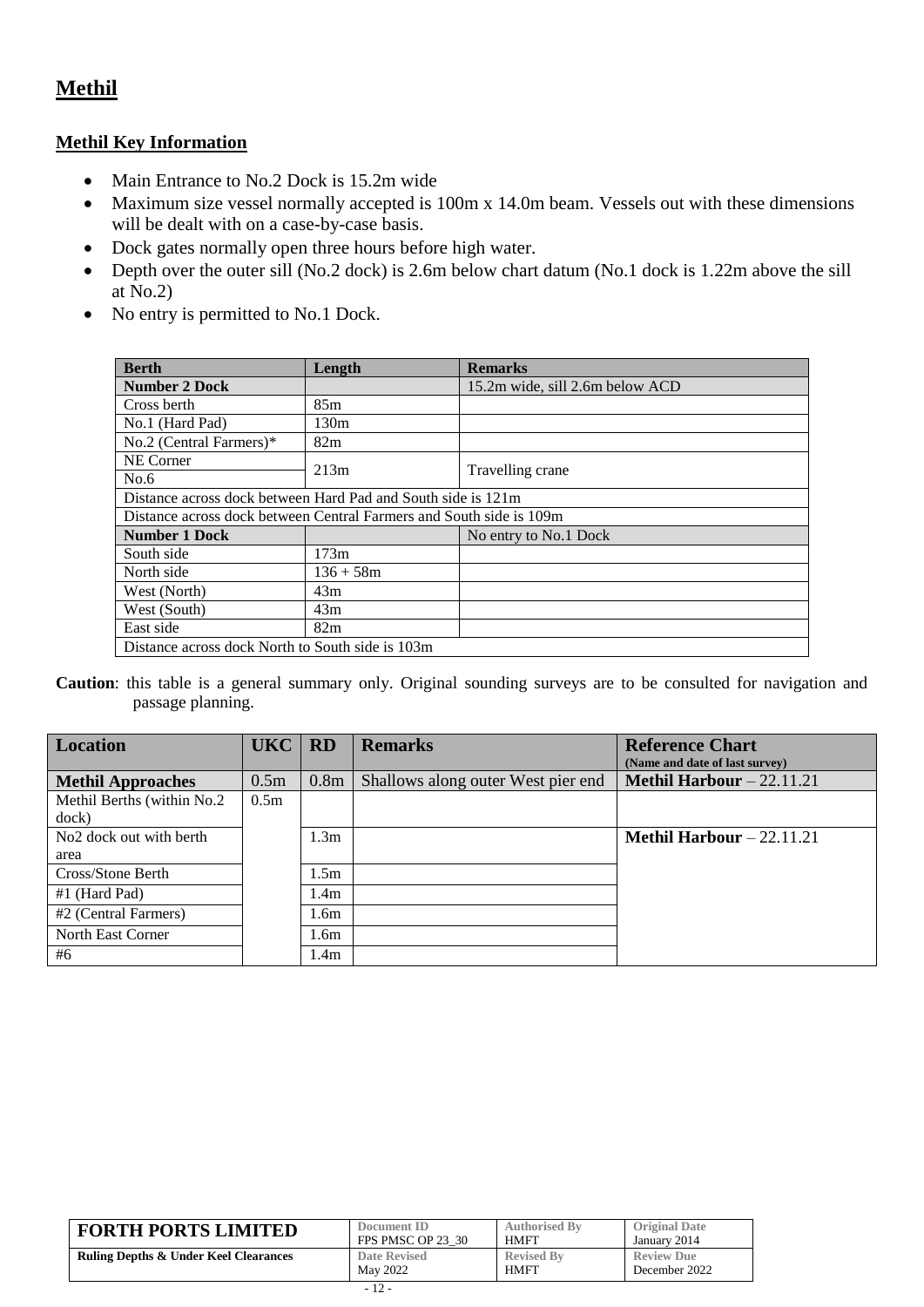### **Methil Energy Park**

### **Methil Energy Park Key Information**

- Berths owned by Scottish Enterprise
- **Maximum sized barges/vessels dictated by draft & mooring analysis carried out by tenant**

#### **For further information, please refer to latest edition of Energy Park Fife Quayside Regulations.**

| <b>Berth</b> | <b>Length</b> | <b>Remarks</b>                                 |
|--------------|---------------|------------------------------------------------|
| East Quay 1  | 184m          | Mooring dolphins & offshore mooring buoys used |
| West Quay 2  | 78m           | 140m of surveyed quayside                      |

**Caution**: This table is a general summary only. Original sounding surveys are to be consulted for navigation and passage planning.

| <b>Location</b>                           | UKC   RD         |                  | <b>Remarks</b>                            | <b>Reference Chart</b>          |
|-------------------------------------------|------------------|------------------|-------------------------------------------|---------------------------------|
|                                           |                  |                  |                                           | (Name and date of last survey)  |
| <b>Methil (Energy Park Fife)</b>          | 0.5m             |                  |                                           | <b>Methil BiFab</b> $-07.08.18$ |
| East Berth (Quay 1) 0 to 70m $\vert$ 0.5m |                  | 1.6m             | With stand-off fendering.<br>Distance     |                                 |
| $70 - 100m$                               |                  | 3.0 <sub>m</sub> | given from northern end of East           |                                 |
| $100 - 180m$                              |                  | 3.7m             | Berth Quay 1.                             |                                 |
| West Berth (Quay 2) 0 to $80m$            | 0.5 <sub>m</sub> |                  | $3.2m$ With stand-off fendering. Distance |                                 |
| $80 - 140m$                               |                  | 3.9 <sub>m</sub> | given from corner of Quay 1 and           |                                 |
|                                           |                  |                  | Quay 2. A patch of 3.4m exists            |                                 |
|                                           |                  |                  | 25m off the berth at the 30m mark.        |                                 |

### **Kirkcaldy**

### **Kirkcaldy Key Information**

- Main entrance is 15.2m wide.
- Sill height 0.65m below Chart datum.
- **Maximum size vessel normally accepted is 85m x 14m. Vessels out with these dimensions will be** dealt with on a case by case basis.
- Port Side is the preferred side alongside at Carrs Milling.
- The berth is a NAABSA Berth (Not Always Afloat but Safely Aground).
- Lock gates are no longer in use.

| <b>Location</b>                                                                                                              | <b>UKC</b>       | <b>RD</b>        | <b>Remarks</b>                      | <b>Reference Chart</b><br>(Name and date of last survey) |
|------------------------------------------------------------------------------------------------------------------------------|------------------|------------------|-------------------------------------|----------------------------------------------------------|
| <b>Kirkcaldy</b>                                                                                                             |                  |                  |                                     |                                                          |
| Approaches                                                                                                                   | 0.5 <sub>m</sub> | $-0.1m$          | Area subject to siltation – latest  | Kirkcaldy Harbour $-11.04.22$                            |
|                                                                                                                              |                  |                  | sounding chart to be consulted.     |                                                          |
| <b>Outer Harbour</b>                                                                                                         | 0.4 <sub>m</sub> | 0.0 <sub>m</sub> | Shallows to west $-$ consult latest |                                                          |
|                                                                                                                              |                  |                  | sounding chart                      |                                                          |
| Inner Harbour                                                                                                                | 0.4 <sub>m</sub> | $-0.4m$          | <b>Shallows at SW corner</b>        |                                                          |
| NE Berth                                                                                                                     | $0.4m*$          | $0.0m*$          |                                     |                                                          |
| * Vessels usually take bottom and stated to be NAABSA Berth (Not Always Afloat but Safely Aground). by the berth operators – |                  |                  |                                     |                                                          |
| stated UKC are for berthing operations                                                                                       |                  |                  |                                     |                                                          |

| <b>FORTH PORTS LIMITED</b>                       | Document ID       | <b>Authorised By</b> | <b>Original Date</b> |
|--------------------------------------------------|-------------------|----------------------|----------------------|
|                                                  | FPS PMSC OP 23 30 | <b>HMFT</b>          | January 2014         |
| <b>Ruling Depths &amp; Under Keel Clearances</b> | Date Revised      | <b>Revised By</b>    | <b>Review Due</b>    |
|                                                  | May 2022          | <b>HMFT</b>          | December 2022        |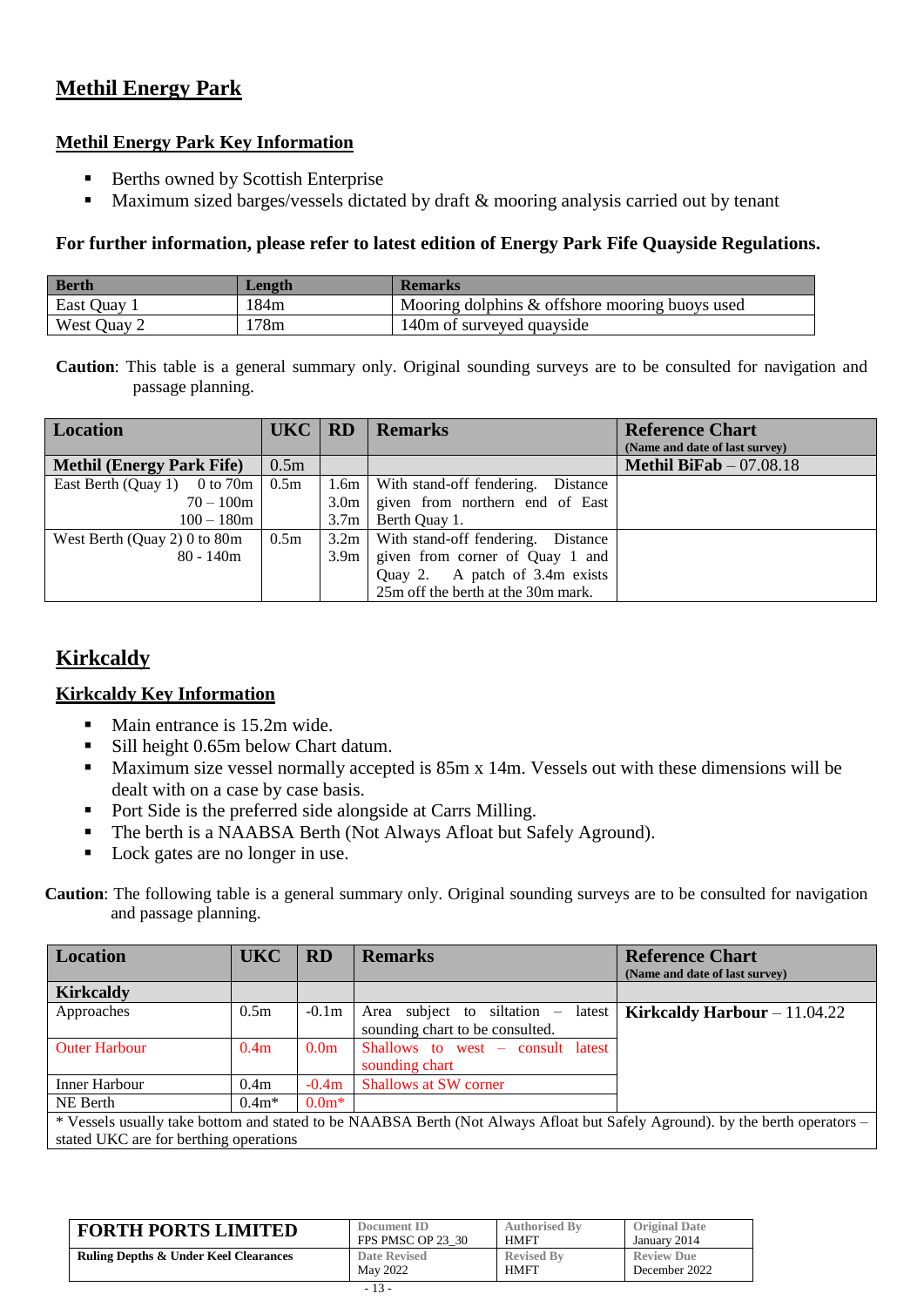### **Inverkeithing**

### **Inverkeithing Key Information**

- Berths in Inverkeithing are managed by either RM Recycling or Forth Bridge Stevedoring Limited.
- All berths designated NAABSA by berth operators.

| <b>Berth</b>           | Length          | <b>Remarks</b>                         |
|------------------------|-----------------|----------------------------------------|
| Deepwater Berth        | 130m            | Max vessel length 110m                 |
| No 1 Berth             | 140m            |                                        |
| $No 2 + No 3 Berths$   |                 | Berths not used for commercial traffic |
| Stone Berth (Quarry)   | 30 <sub>m</sub> | Max LOA 110m                           |
| Old Sea Plane Berth    |                 | Berth not used for commercial traffic  |
| <b>East Ness Berth</b> | 20m             | Max vessel $LOA = 100m$                |

**Caution**: this table is a general summary only. Original sounding surveys are to be consulted for navigation and passage planning.

| Location                                                                            | <b>UKC</b>       | <b>RD</b>        | <b>Remarks</b>                                                                                         | <b>Reference Chart</b><br>(Name and date of last survey) |
|-------------------------------------------------------------------------------------|------------------|------------------|--------------------------------------------------------------------------------------------------------|----------------------------------------------------------|
| <b>Inverkeithing</b>                                                                | 0.5 <sub>m</sub> | 0.4 <sub>m</sub> |                                                                                                        | <b>Inverkeithing Approach</b> –                          |
| <b>Approaches</b>                                                                   |                  |                  |                                                                                                        | 20.11.19                                                 |
| <b>Inverkeithing</b>                                                                |                  |                  |                                                                                                        |                                                          |
| Deep Water Berth                                                                    | $*0.3m$          | 1.0 <sub>m</sub> | Restricted to 0.4m owing to approaches:<br>sounding chart for<br>consult<br>depths<br>alongside berth. | <b>Inverkeithing</b><br><b>Harbour</b><br>30.03.22       |
| No <sub>1</sub>                                                                     | $*0.3m$          | $-2.0m$          | Shoals 20m north of berth.                                                                             |                                                          |
| Stone Berth (Quarry)                                                                | $*0.3m$          | $-0.4m$          | 0.0m in approaches PST preferred.                                                                      |                                                          |
| <b>East Ness Berth</b>                                                              | $*0.3m$          | $-0.4m$          | -0.1m in approaches Maximum LOA                                                                        |                                                          |
|                                                                                     |                  |                  | $100m$ .                                                                                               |                                                          |
| * Vessels usually take bottom and stated to be "Not Always Afloat But Safe Aground" |                  |                  |                                                                                                        |                                                          |
|                                                                                     |                  |                  | (NAABSA) by the berth operators – stated UKC are for berthing operations                               |                                                          |

### **Hound Point**

| Location    | UKC   RD         | Remarks                                          | <b>Reference Chart</b>            |
|-------------|------------------|--------------------------------------------------|-----------------------------------|
|             |                  |                                                  | (Name and date of last survey)    |
| HP1 and HP2 | 2.1 <sub>m</sub> | 18.5m   See Marine Guidelines & Port Information | <b>Hound Point Oil Terminal</b> – |
|             |                  | for calculating maximum draft.                   | 09.12.20                          |

### **Braefoot**

|          | UKC RD           | Remarks                           | <b>Reference Chart</b><br>(Name and date of last survey) |
|----------|------------------|-----------------------------------|----------------------------------------------------------|
| East Out | 2.0 <sub>m</sub> | 10.0m   See Braefoot Tide tables. | <b>Mortimers Deep</b> $- 16.09.20$                       |
| West Out | 2.5m             | 10.5m See Braefoot Tide tables.   |                                                          |

### **Crombie**

| Location    | UKC             | <b>RD</b> | Remarks                | <b>Reference Chart</b><br>(Name and date of last survey) |  |
|-------------|-----------------|-----------|------------------------|----------------------------------------------------------|--|
| South Jetty | .0 <sub>m</sub> | 12.0m     | Reported by DM Crombie | Aspect A7773 DM Crombie                                  |  |
| North Jetty |                 | 7.5m      |                        | 22.06.21                                                 |  |

| <b>FORTH PORTS LIMITED</b>                       | Document ID       | <b>Authorised By</b> | <b>Original Date</b> |
|--------------------------------------------------|-------------------|----------------------|----------------------|
|                                                  | FPS PMSC OP 23 30 | <b>HMFT</b>          | January 2014         |
| <b>Ruling Depths &amp; Under Keel Clearances</b> | Date Revised      | <b>Revised By</b>    | <b>Review Due</b>    |
|                                                  | May 2022          | <b>HMFT</b>          | December 2022        |